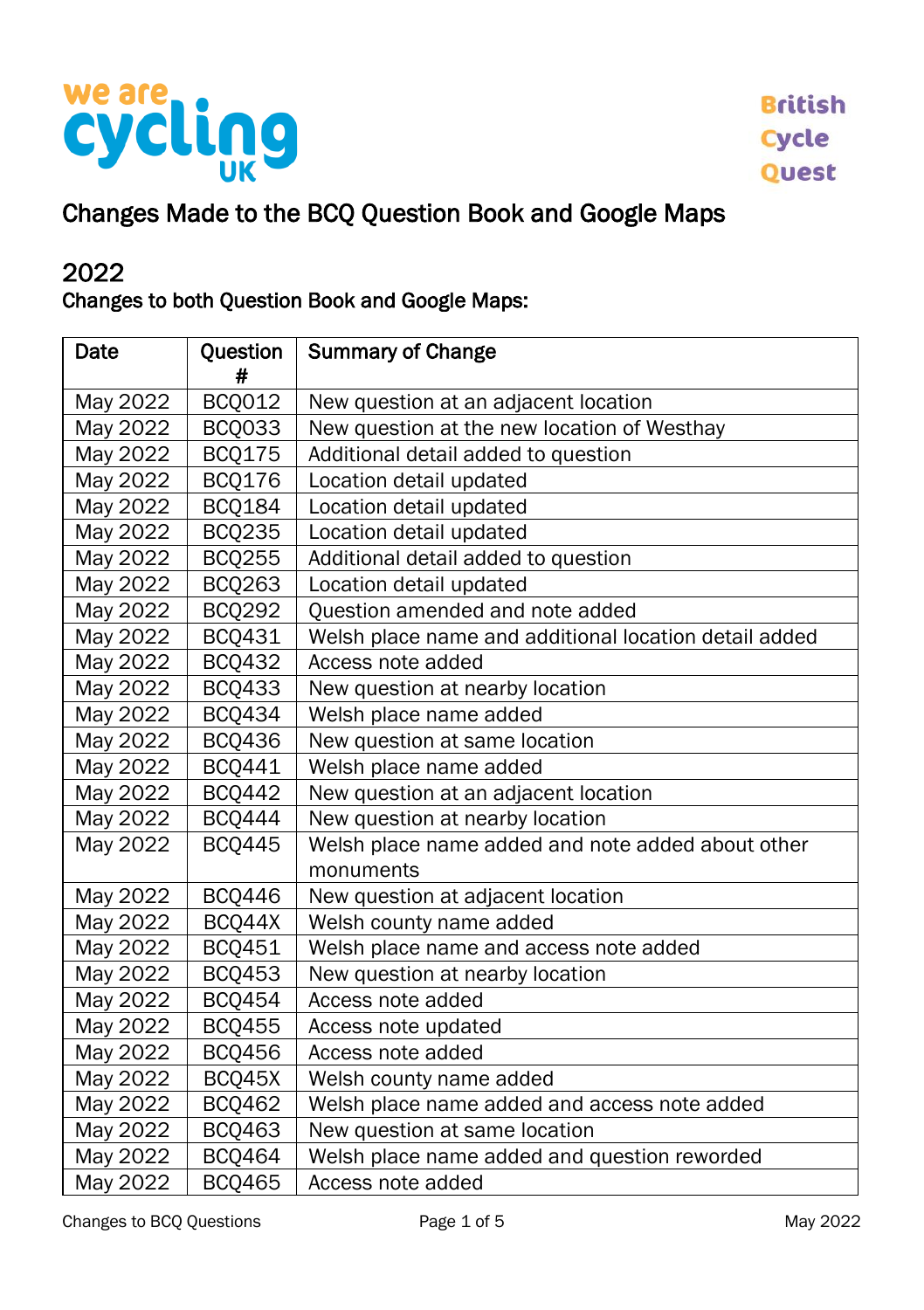| Date     | Question      | <b>Summary of Change</b>                                 |
|----------|---------------|----------------------------------------------------------|
|          | #             |                                                          |
| May 2022 | <b>BCO466</b> | Access Note added                                        |
| May 2022 | BCQ46X        | Welsh county name added                                  |
| May 2022 | <b>BCQ473</b> | Additional location detail added                         |
| May 2022 | <b>BCO474</b> | New question at the new location of Llangasty Tal-y-llyn |
| May 2022 | <b>BCQ514</b> | Additional location detail added                         |
| May 2022 | <b>BCQ656</b> | Road number corrected                                    |
| May 2022 | <b>BCQ156</b> | Location detail updated                                  |

### Changes to the Question Book, not reflected in Google Maps:

### May 2022:

Introductory text updated with respect to use of the question book on smart phones and a new paragraph regarding checkpoints moved to a New Location.

Pembrokeshire descriptive text updated.

#### Notes on changes to Location:

New question at Adjacent Location – new question is at the same location or within about 50m of previous question

New question at a Nearby Location – new question is in the same village/locality with no change to location name.

New question at a New Location – new question is a different location, which has a different location name. The new location may be some distance (miles) from the old location.

If a checkpoint point is moved to a New Location, and you had previously visited it at the old location, you DO NOT need to revisit it at the new location.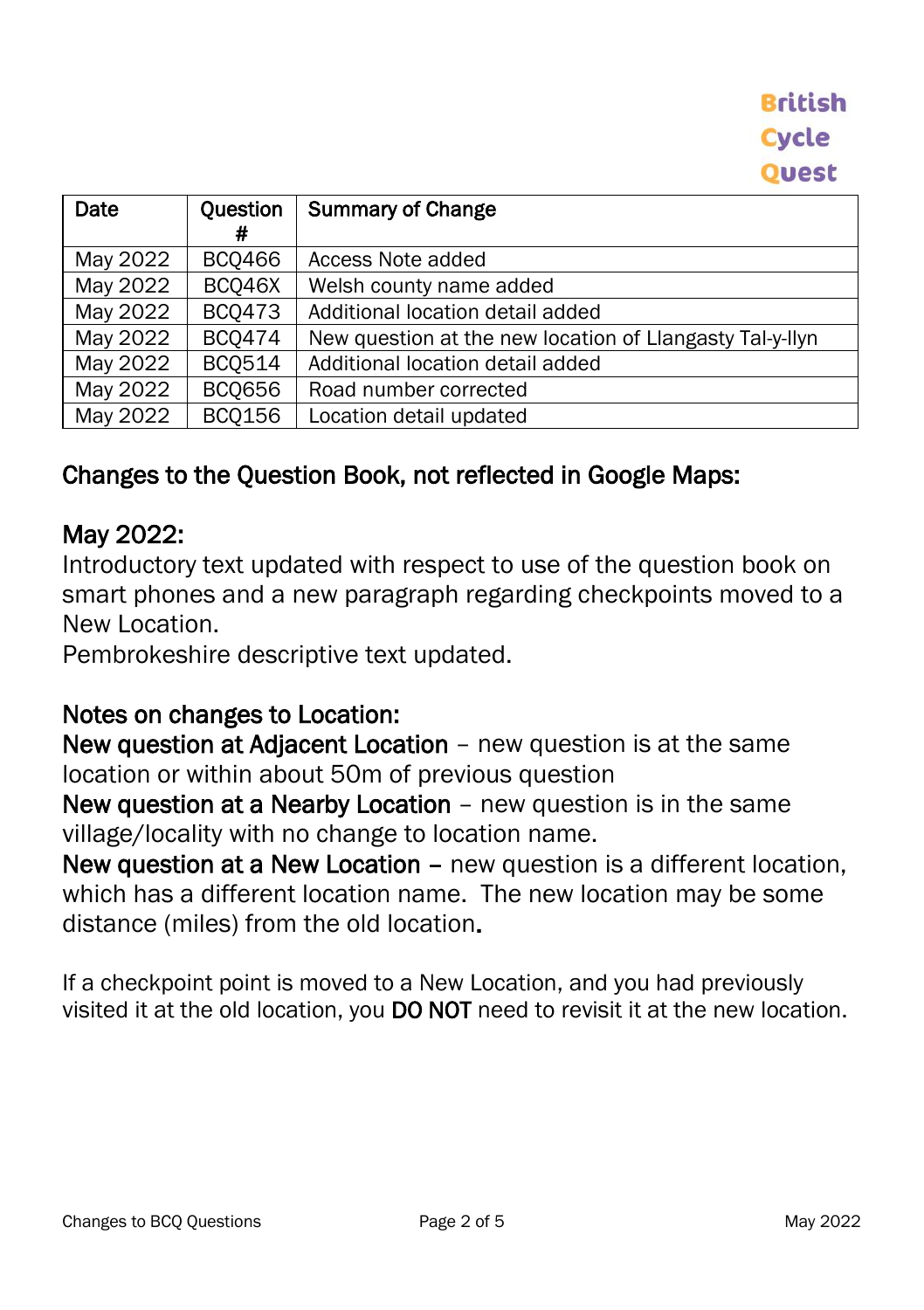## 2021

### Changes to both Question Book and Google Maps:

| Date     | Question<br># | <b>Summary of Change</b>                                  |
|----------|---------------|-----------------------------------------------------------|
| Dec 2021 | <b>BCQ011</b> | Note added about Boscastle blow hole                      |
| Dec 2021 | <b>BCQ111</b> | Note added re totem pole being fenced off                 |
| Dec 2021 | <b>BCQ131</b> | New question at the new location of Streatley             |
| Dec 2021 | <b>BCQ136</b> | New question at the new location of Aldermaston           |
| Dec 2021 | <b>BCQ195</b> | New Question at the same location                         |
| Dec 2021 | <b>BCQ196</b> | Question reworded                                         |
| Dec 2021 | <b>BCQ225</b> | Request for help added as Access/Other Notes              |
| Dec 2021 | <b>BCQ325</b> | New question at the same location                         |
| Dec 2021 | <b>BCQ336</b> | Access note added as there is another location of the     |
|          |               | same name within Southport                                |
| Dec 2021 | <b>BCQ342</b> | Access note added regarding visitor centre refurbishment  |
| Dec 2021 | <b>BCQ365</b> | New question at the new location of Sandal                |
| Dec 2021 | <b>BCQ375</b> | New question at the new location of Welwick               |
| Dec 2021 | <b>BCQ395</b> | New question at the new location of Cropton               |
| Dec 2021 | <b>BCQ405</b> | Addition of note about cyclist grave                      |
| Dec 2021 | <b>BCQ443</b> | New Question at the same location                         |
| Dec 2021 | <b>BCQ456</b> | New Question, at an adjacent location on the other side   |
|          |               | of the road                                               |
| Dec 2021 | BCQ463        | Access note amended with detail of path from east side    |
| Dec 2021 | <b>BCQ495</b> | New question at the same location                         |
| Dec 2021 | <b>BCQ511</b> | Note updated to give link to BCQ636                       |
| Dec 2021 | <b>BCQ532</b> | New question at the new location of North Berwick         |
| Dec 2021 | <b>BCQ574</b> | Name corrected                                            |
| Dec 2021 | <b>BCQ593</b> | New question at an adjacent location                      |
| Dec 2021 | <b>BCQ594</b> | New question at the new location of Wester Clunie (Clunie |
|          |               | Memorial)                                                 |
| Dec 2021 | <b>BCQ612</b> | New question at an adjacent location                      |
| Dec 2021 | <b>BCQ613</b> | New Question at the same location                         |
| Dec 2021 | <b>BCQ623</b> | New question at a new location of Corgarff                |
| Dec 2021 | <b>BCQ624</b> | Note added concerning the Maiden Stone being boxed in     |
|          |               | the winter months                                         |
| Dec 2021 | <b>BCQ625</b> | New Question at a location within Udny Green              |
| Dec 2021 | <b>BCQ632</b> | New Question at the same location                         |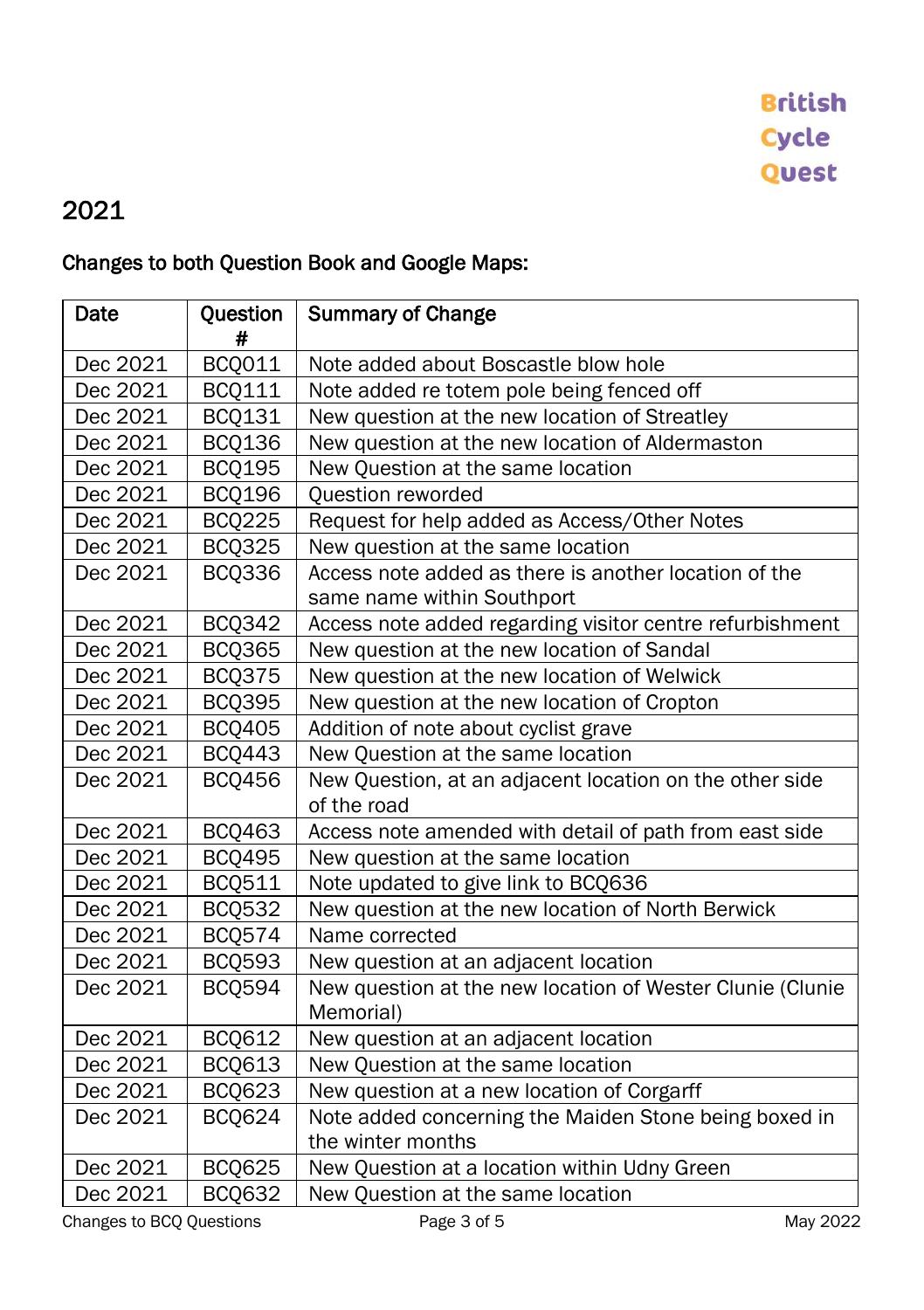# **British Cycle Quest**

| Date     | Question<br># | <b>Summary of Change</b>                                     |
|----------|---------------|--------------------------------------------------------------|
| Dec 2021 | <b>BCQ635</b> | New Question at an adjacent location in Tomintoul            |
| Dec 2021 | <b>BCQ636</b> | New question at a new location of Craigellachie              |
| Dec 2021 | <b>BCQ643</b> | New Question at the same location                            |
| Dec 2021 | <b>BCQ645</b> | No change to question, but location name changed from        |
|          |               | Speyside to Inverdruie, and monument name corrected          |
| Sep 2021 | <b>BCQ066</b> | Request for help deleted                                     |
| Sep 2021 | <b>BCQ086</b> | Additional note added re not doing both BCQ0860RA and        |
|          | <b>BCQ086</b> | <b>BCQ086</b>                                                |
|          | <b>ORA</b>    |                                                              |
| Sep 2021 | <b>BCQ112</b> | Additional location detail added                             |
| Sep 2021 | BCQ124        | Additional location detail added                             |
| Sep 2021 | BCQ131        | Note added as Cock weather vane has gone missing             |
| Sep 2021 | <b>BCQ133</b> | Question amended                                             |
| Sep 2021 | <b>BCQ164</b> | Access note added and request for help deleted               |
| Sep 2021 | <b>BCQ195</b> | Question amended and note added                              |
| Sep 2021 | <b>BCQ224</b> | New question at the new location of Cirencester              |
| Sep 2021 | <b>BCQ234</b> | Additional location detail added                             |
| Sep 2021 | <b>BCQ262</b> | Question amended                                             |
| Sep 2021 | <b>BCQ365</b> | Note added regarding charge for access                       |
| Sep 2021 | <b>BCQ446</b> | Note added regarding graves may be removed                   |
| Sep 2021 | BCQ471        | Additional location detail added                             |
| Sep 2021 | <b>BCQ476</b> | Additional location detail added                             |
| Sep 2021 | <b>BCQ486</b> | Correction to name quoted                                    |
| Sep 2021 | <b>BCQ506</b> | Question reworded                                            |
| Sep 2021 | <b>BCQ506</b> | Additional note added re not doing both BCQ5060RA and        |
|          | <b>BCQ506</b> | <b>BCQ506</b>                                                |
|          | <b>ORA</b>    |                                                              |
| Sep 2021 | <b>BCQ511</b> | Note added re associations with a famous engineer            |
| Sep 2021 | <b>BCQ512</b> | Additional detail added to access note regarding Cycle       |
|          |               | Route 7                                                      |
| Sep 2021 | <b>BCQ516</b> | New question and access note added                           |
| Sep 2021 | <b>BCQ523</b> | Additional location detail added                             |
| Sep 2021 | <b>BCQ525</b> | Access note added re one way system and note about           |
|          |               | another memorial and clock                                   |
| Sep 2021 | <b>BCQ551</b> | New question and access note regarding Forest Drive<br>added |